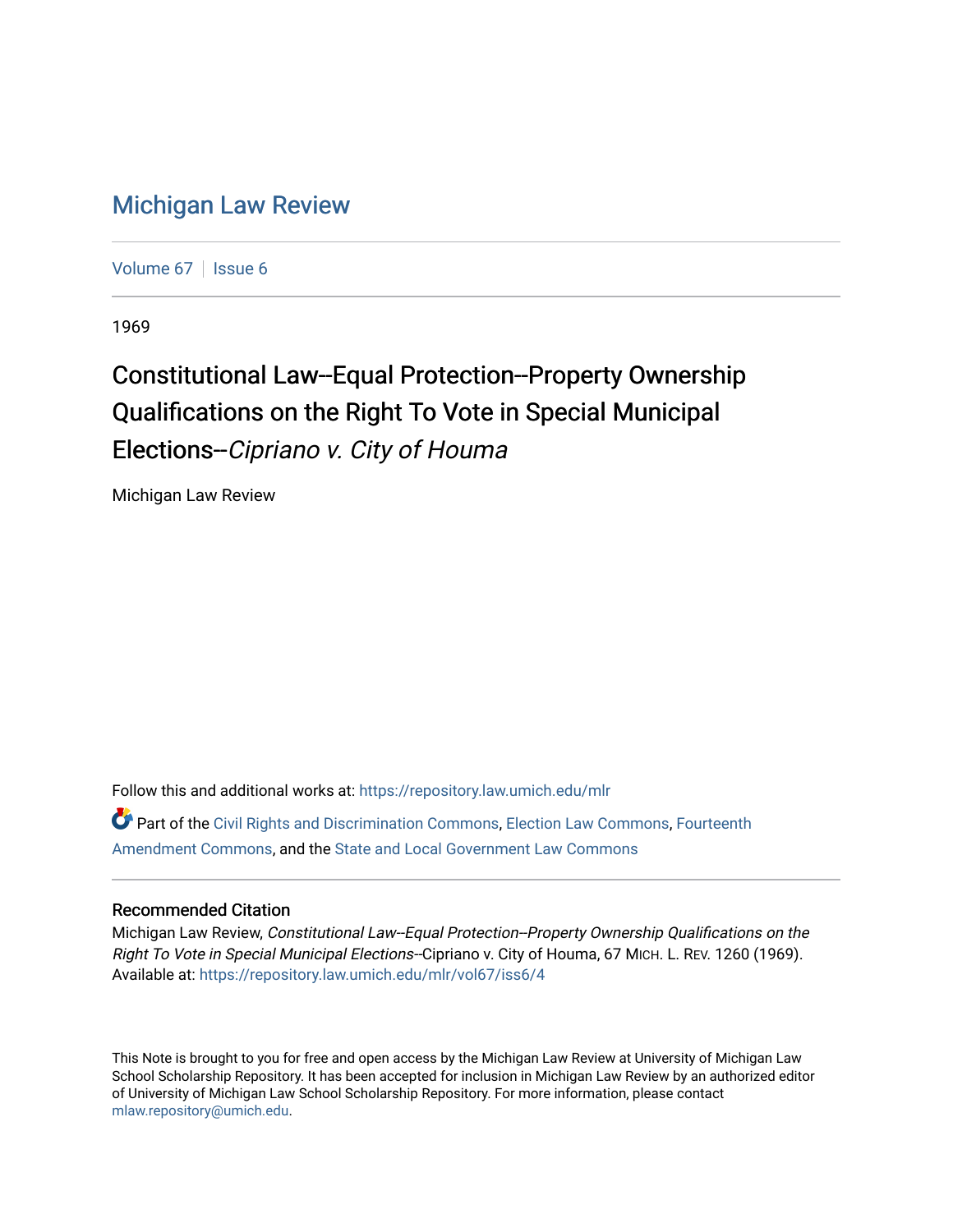### **RECENT DEVELOPMENTS**

#### **CONSTITUTIONAL LAW—Equal Protection—Property Ownership Qualifications on the Right To Vote in Special Municipal Elections-Cipriano**  *v. City of Houma\**

Plaintiff, a resident of Houma, Louisiana, who owned no real property, brought a class action seeking to prevent the city from issuing utility revenue bonds approved by a vote of the property taxpayers at a special election. He argued that the Louisiana statute<sup>1</sup> restricting the right to vote in such elections to property owners<sup>2</sup> was unconstitutional. Plantiff relied on *Harper v. Virginia Board of Elections,*3 in which the Supreme Court declared that Virginia's required payment of poll taxes for voting in general elections was a violation of the equal protection clause of the fourteenth amendment. *Harper,* he claimed, established that any voter qualification based on property ownership violates the equal protection clause. The three-judge federal district court rejected this argument, one judge dissenting; *held,* the denial to residents who do not own property of the right to vote in municipal elections on the issuance of revenue bonds for public utilities does not violate the equal protection clause of the fourteenth amendment.

In general, there appear to be two types of limitations on the right to vote that are constitutionally permissible. Voter-qualification requirements may be sustained either when they promote intelligent or responsible voting<sup>4</sup> (voting competence) or when they

2. The property taxpayer requirement has been interpreted as a property ownership requirement. McFatter v. Beauregard Parish School Bd., 211 La. 443, 30 S.2d 197 (1947); C. ADRIAN & C. PRESS, GOVERNING URBAN AMERICA 90 (3d ed. 1968) ("By property taxpayers are meant property owners, of course").

3. 383 U.S. 663 (1966).

4. In Lassiter v. Northampton County Bd. of Elections, 360 U.S. 45, 51 (1959), the Court upheld North Carolina's literacy requirement, concluding that "[t]he ability to read and write has some relation to standards designed to promote the intelligent use of the ballot." Other qualifications the Court there cited as constitutionally permissible were age, residence, and previous criminal record.

[ 1260]

<sup>• 286</sup> F. Supp. 823 (E.D. La. 1968). This case was reversed by the Supreme Court in a unanimous decision on June 16, 1969 while this issue was in the final stage of being printed. N.Y. Times, June 17, 1969, at 57, col. 5.

<sup>1.</sup> LA. REv. STAT. § 33:4258 (1950), pursuant to LA. CONST. art. 14, § 14(a). In the case of utility revenue bonds, **LA.** CONST. art. 14, § 14(m) contemplates an optional election, but the section first mentioned above makes it mandatory. If the voters in the special election veto the bond issue, that veto is decisive. If they approve it, final approval must still be given by the local governing body. LA. REV. STAT. §§ 33:4252, 33:4258 (1950). Only the constitutionality of the distinction between property owners and nonproperty owners will be examined here; it should be noted, however, that the Louisiana statutes cited require that bond issues be authorized by a majority of the property taxpayers in "number and amount"-a requirement of doubtful constitutionality in light of the development of, and emphasis on, one man-one vote.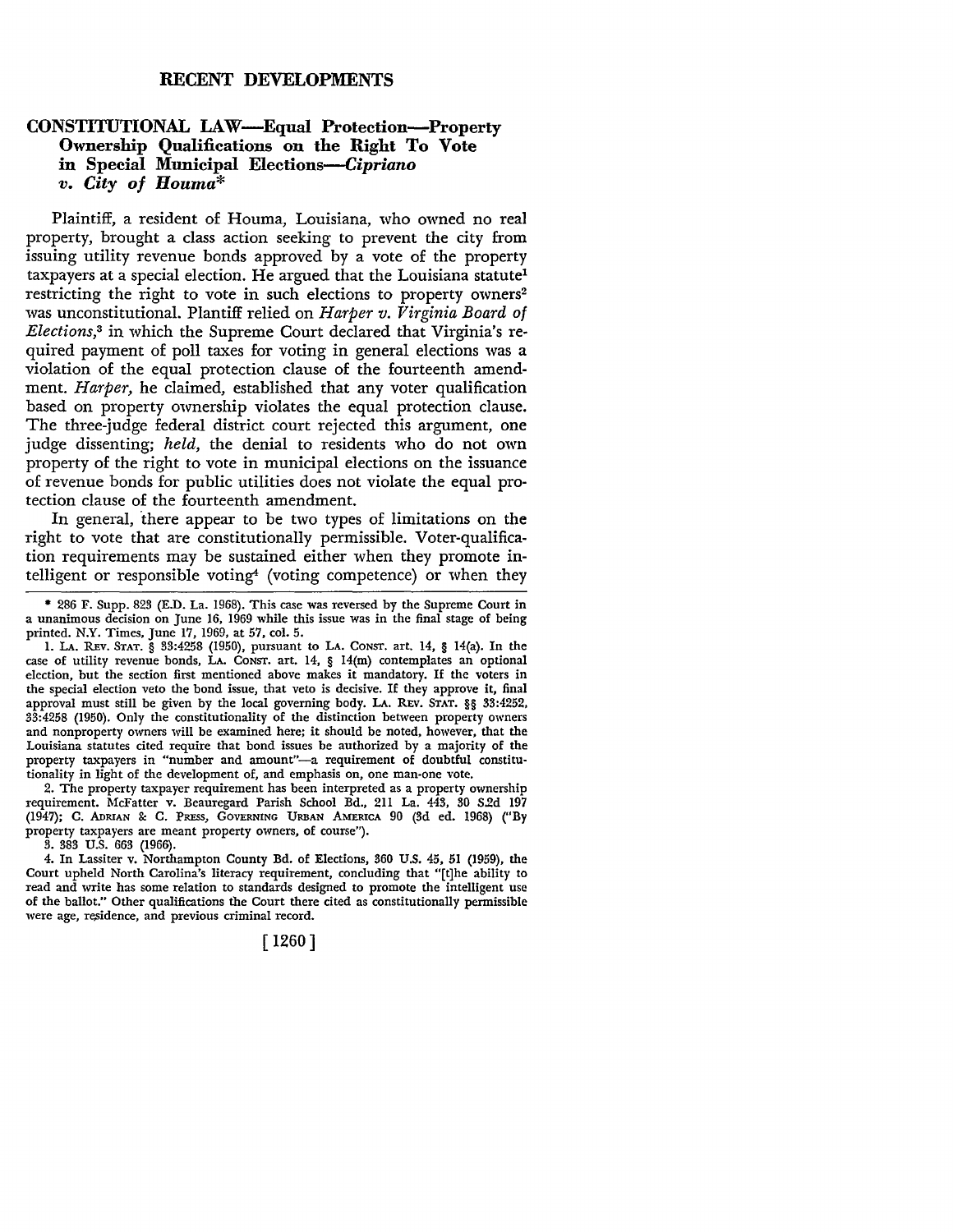serve to separate persons with a substantial interest in the outcome of an election from others with little or no such interest<sup>5</sup> (interest in the result). If the property ownership qualification in *Cipriano*  performs either of these functions, the decision of the district court should be upheld.

Qualifications for voting are traditionally established by the legislature, and thus it might seem that the legislative determination on the questions of voting competence and interest in the election should prevail. A strong presumption of validity normally attaches to legislative enactments, $6$  and consequently it is not the function of the judiciary to decide whether the means adopted by the legislature are the best means possible to attain the end sought.<sup>7</sup> Indeed, the court in *Cipriano* relied heavily on the legislature's

There is some indication that restrictions on the states may be even more stringent when a congressional enactment is involved than when the fourteenth amendment alone is involved. In Cardona v. Power, 384 U.S. 672 (1966), the Court found that by force of the supremacy clause and section 4(e) of the Voting Rights Act of 1965, 42 U.S.C. § 1973(e) (Supp. III, 1965-1967), the State of New York's English literacy requirement cannot be enforced against persons legally literate in Spanish by virtue of successful completion of sixth grade in a public school, or in a private school accredited by the Commonwealth of Puerto Rico.

The Court has condemned voter qualifications which bear no demonstrable relation to the promotion of intelligence and responsibility in voting. For instance, in Carrington v. Rash, 380 U.S. 89 (1965), **it** struck down a provision of the Texas constitution which prohibited any member of the armed forces who moved to Texas from ever \'Oting in that state while still in the armed forces. 380 U.S. at 91-92. In *Harper,* the Court declared the Virginia poll tax unconstitutional saying, "Voter qualifications have no relation  $\ldots$  to paying  $\ldots$  this or any other tax." 383 U.S. at 666.

5. The Supreme Court has stressed the basic premise that issues should be decided by a majority of the people concerned. Reynolds v. Sims, 377 U.S. 533 (1964); Wesberry v. Sanders, 376 U.S. I (1964); Gray v. Sanders, 372 U.S. 368 (1963); Baker v. Carr, 369 U.S. 186 (1962). As one distinguished observer has concluded, "In all the cases emerges the basic proposition that a majority of the human beings concerned will determine their political and economic fate." A. SUTHERLAND, CoNSTITUTIONALISM IN AMERICA 508 (1965).

**It** is apparent that if a person has no concern with the outcome of an election, **it** is not a denial of equal protection to deny him the right to vote. However, it will not always be possible to say that a person has no interest whatsoever in the outcome of an election. Rather, the line must be drawn on the ground that certain people have a substantially greater interest in an issue than others, whose interest may be indirect or insubstantial. If this is established, it is not unreasonable or unfair to exclude the latter group from voting on a particular issue. For instance, a resident of Ann Arbor who commutes fifty miles to Detroit to work is undoubtedly affected by and interested in the outcome of the municipal elections in Detroit; however, it is not unconstitutional to deny him the right to vote in those elections. The distinction would have to be drawn on the basis of the fact that property owners as opposed to those who did not own property in Detroit were substantially more interested in the outcome and issues of such general elections, and the latter group had no other interests substantial enough to entitle them to vote.

6. *See, e.g.,* Toombs v. Citizens Bank, 281 U.S. 643, 647 (1930); Home Tel. &: Tel. Co. v. City of Los Angeles, 211 U.S. 265 (1908).

7. McLean v. Arkansas, 211 U.S. 539, 547 (1909); cf. Allied Stores of Ohio, Inc. v. Bowers, 358 U.S. 522, 527 (1959). *See also* Old Dearborn Distrib. Co. v. Seagram Distillers Corp., 299 U.S. 183 (1936); Standard Oil Co. v. City of Marysville, 279 U.S. 582 (1929); St. Louis Southwestern Ry. v. Board of Directors, 207 F. 338 (8th Cir. 1913).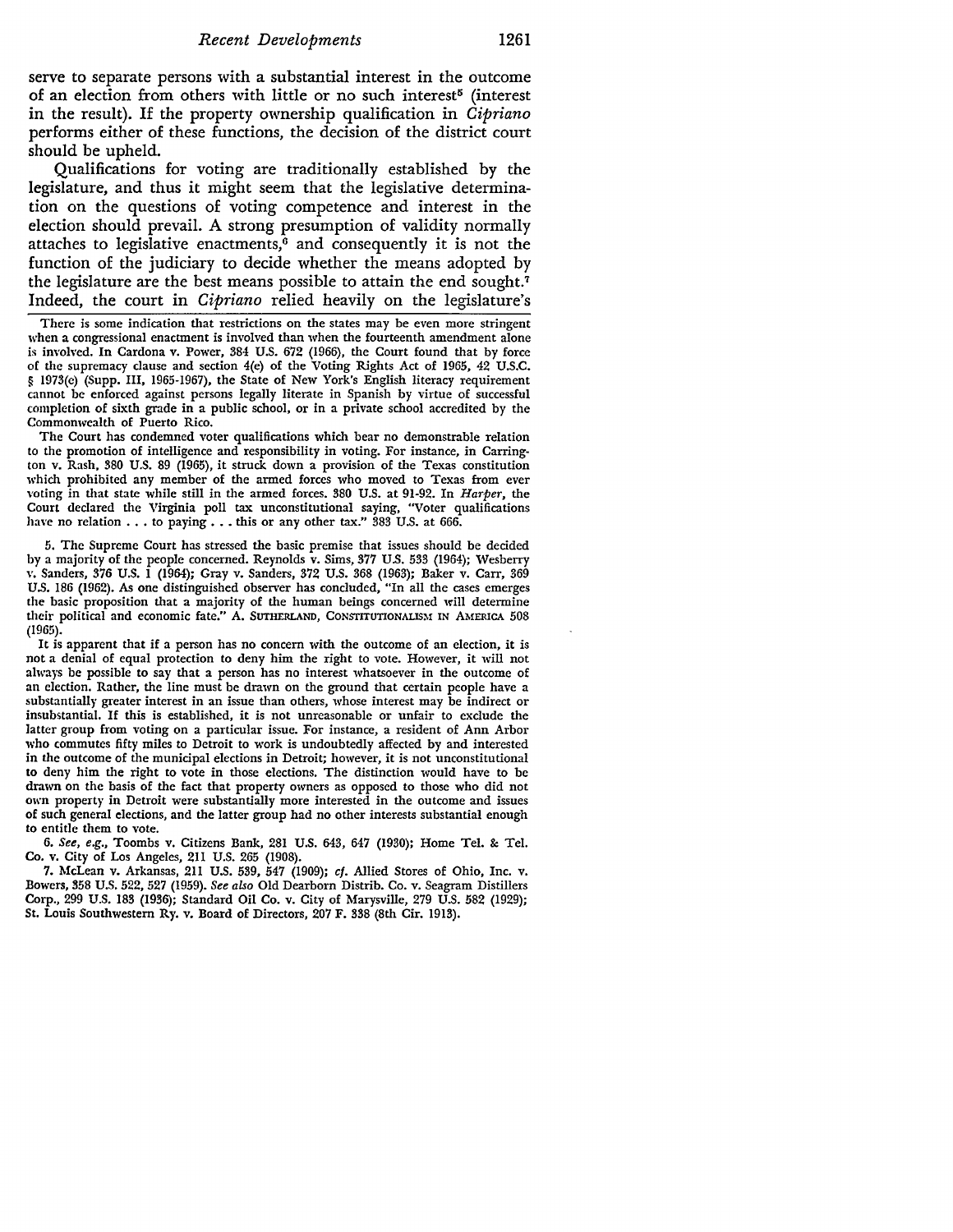determination that the property ownership qualification serves as a wise fiscal restraint.8 However, it is clear that the legislature cannot choose a method that violates the fundamental liberties of individuals if the same end can be achieved without infringing those liberties.9 In the *Cipriano* situation, there might well be alternative means for promoting fiscal restraint which do not impinge on a number of citizens' right to vote, as the property ownership qualification does. Possible alternatives include such mechanisms as manipulation of debt ceilings, state approval of locally approved bond issues, or the present requirement of the Louisiana statute that final approval of the bond issue be given by the local governing body.10 If these alternative means are as reasonable and as workable as that of a property ownership requirement, the statutory limitation on the right to vote in *Cipriano* would be unconstitutional.11

But even assuming that there are no such reasonable and workable alternatives, the legislative determination is not necessarily conclusive. When the franchise is involved, the normal presumption in favor of the legislature is not as strong as it is in other cases. The Supreme Court has indicated more than once that "any alleged infringement of the right of citizens to vote must be carefully and meticulously scrutinized."12 *Harper* and subsequent voting rights cases established that statutorily imposed restrictions on voters run afoul of the equal protection clause if they are "irrational," "arbitrary," or "invidious"13 or if they are not "reasonable in light of

8. Principal case at 827-28.

9. Shelton v. Tucker, 364 U.S. 479, 488 (1960); *see* Note, *Constitutional Law-Police Power-Michigan Statute Requiring Motorcyclists To Wear Protective Helmets Held Unconstitutional,* 67 MICH. L. REv. 360, 366-67 (1968). This principle is supported by the general rule, stated in People v. Armstrong, 73 Mich. 288, 41 N.W. 275 (1889), that the state may impose restraints on the individual only to the extent which is required or necessary for the protection of public health, safety, or welfare. This seems to imply that if a statutory restriction is not necessary or essential-that is if there is another method to the same end that does not infringe a fundamental right-the restriction is invalid. Note, *supra,* at 366 n.35.

10. *See* note 1 *supra.* 

11. See, *e.g.,* Dean Milk Co. v. City of Madison, 340 U.S. 349 (1951), in which the Court stated that a municipality may not discriminate against interstate commerce, even in the exercise of its unquestioned power to protect the health and safety of its people, if reasonable nondiscriminary alternatives, adequate to conserve local interests, are available. *See also* Joint Anti-Fascist Refugee Comm. v. McGrath, 341 U.S. 123, 163 (Justice Frankfurter, concurring) (emphasis added):

The precise nature of the interest that has been adversely affected, the manner in which this was done, the reasons for doing it, *the available alternatives to the procedure that was followed* • . . the balance of hurt complained of and good accomplished-these are some of the considerations that must enter into the judicial judgment.

12. Harper v. Virginia Bd. of Elections, 383 U.S. 663, 667 (1966) [quoting Reynolds v. Sims, 377 U.S. 533, 562 (1964)].

13. Avery v. Midland County, 390 U.S. 474, 484 (1968) (extending the principle of the apportionment cases to local government elections); Harper v. Virginia Bd. of Elections, 383 U.S. 663, 666, 668 (1966).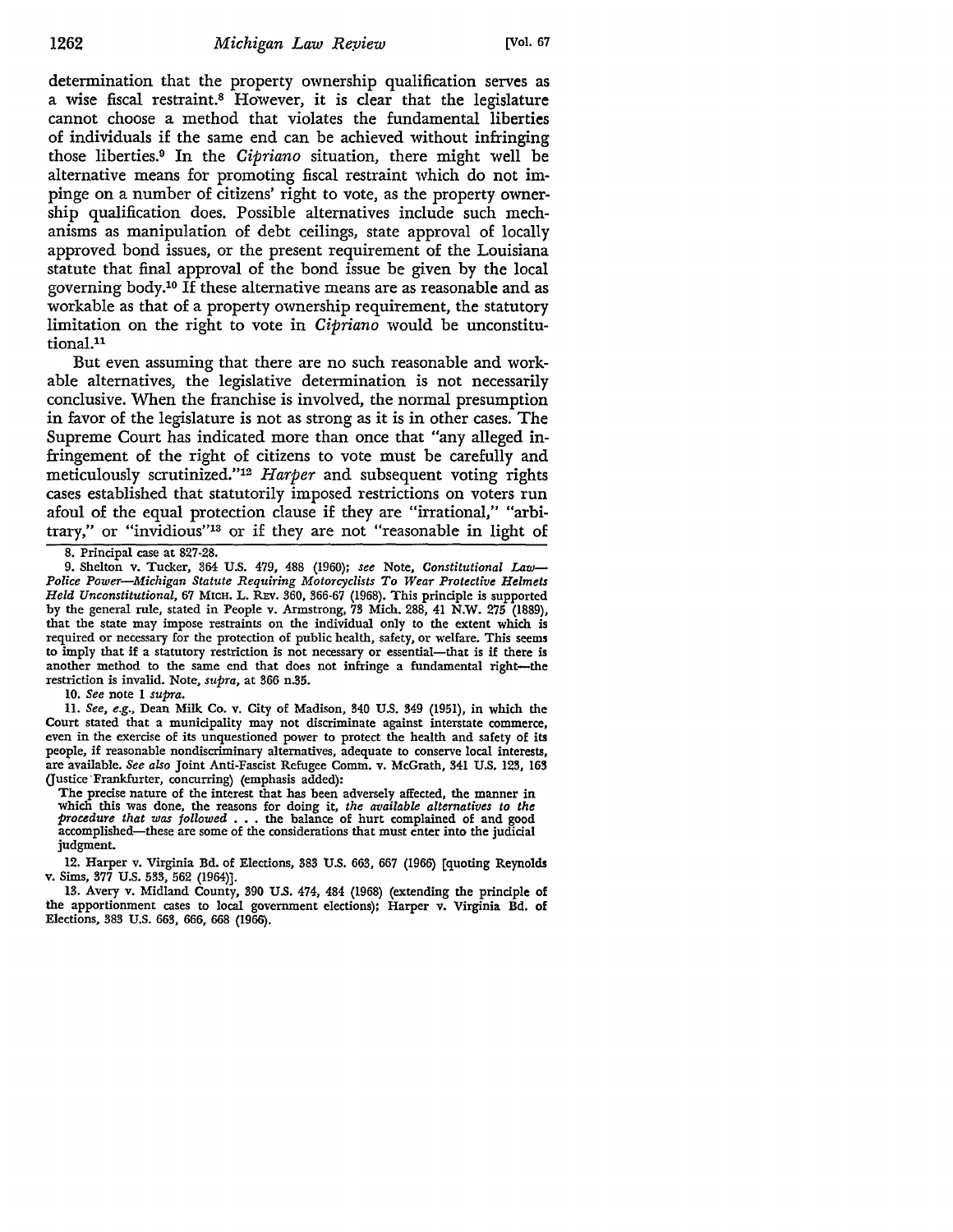their purpose."14 Thus, it is clear that state statutes that affect voting rights will be struck down despite the legislative presumption when they make invidious discriminations, are patently arbitrary, or are irrelevant to the achievement of the state's objective.15

Assuming that the courts will take a more active role in assessing legislative restrictions on the franchise, the task of determining whether voter qualification requirements are irrational, invidious, or unreasonable requires a careful evaluation of possible justifications on the basis of voting competence or interest in the election. Obviously, if neither justification appears to be particularly relevant to a given set of circumstances, the restriction is improper.<sup>16</sup> Thus, if the property ownership qualification applied in the principal case can be justified realistically on one of these bases, it would be constitutional and the *Cipriano* decision would be correct.17

One justification for a property ownership qualification on voting rights is based on the traditional idea that property ownership is related to voting competence.18 The historical notion was that such a requirement would promote the intelligent and responsible use of the ballot. In colonial times, "property ownership and payment of taxes [were] the accepted symbols of community membership and interest."19 Professor Galbraith has stated that "[i]n the New World, as in the Old, it was assumed that power be-

16. The court in *Cipriano* appeared to disagree with this analysis. It noted that the standards of voting competence and interest in the result were applicable only in general elections and that they did not apply to special elections such as the one in question. According to this argument, a voter qualification for a special election would not violate the equal protection clause even if it did not meet one of these standards. In proposing this principle, the court relied on Sailors v. Board of Educ., 387 U.S. 105 (1967), in which the scheme for selecting county school board members was challenged. In that case, local school boards were elected by popular vote of the residents of the district; no constitutional question was raised respecting those elections. The constitutional claim was based on the fact that the county board was chosen not by the electors of the county, but by delegates from the local boards, every local school board (irrespective of population, wealth, or other differences) having one vote. The Supreme Court ruled that this scheme was not inconsistent with equal protection and that municipalities could experiment in the selection of members of administrative agencies. The court in *Cipriano* found that the election to approve the issuance of bonds was not a general election but concerned only administrative functions of the municipality, and relied on the distinction made in *Sailors* to approve the property ownership requirement. However, the Court in *Sailors* indicated that "where a State provides for an election of a local official or agency-whether administrative, legislative, or judicial -the requirements of [equal protection] must be met . . . ." 387 U.S. at 111. Although it did not go on to decide what the requirements of equal protection would be if there were to be elections for county school board members, there is no apparent reason for the special-election standard to depart from the criteria applied to general elections. 17. *But see* notes 9 &: ll *supra* and accompanying text.

18. The court in the principal case relied primarily on this justification. Principal case at 827.

19. J. PHILLIPS, MUNICIPAL GOVERNMENT AND ADMINISTRATION IN AMERICA 175 (1960).

<sup>14.</sup> Carrington v. Rash, 380 U.S. 89, 93 (1965).

<sup>15.</sup> McGowan v. Maryland, 366 U.S. 420 (1961); Lassiter v. Northampton County Bd. of Elections, 360 U.S. 45, 50·51 (1959).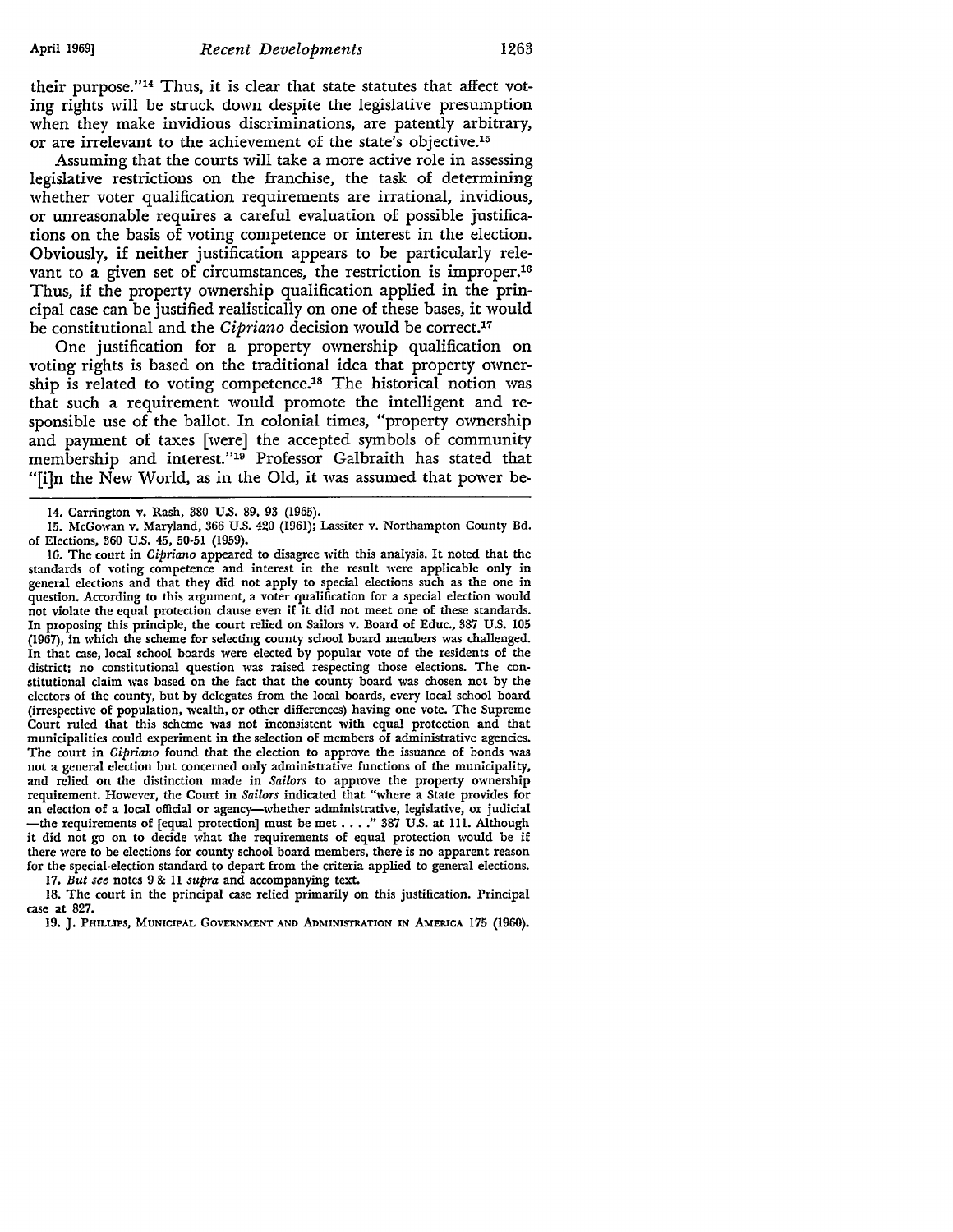longed, as a right, to men who owned land. Democracy, in its modern meaning, began as a system which gave the suffrage to those who had proved their worth by acquiring real property and to no others."20

No state today has property qualifications for voting in general elections.21 Professor Phillips has described the abandonment of such limitations:

In time [however] leveling influences prevailed, and most Americans refused to accept the contention that there was a necessary relationship between property ownership or payment of taxes and interest in government or capacity to govern. North Carolina, in 1865, was the last state to abolish property ownership as a qualification for voting in state and national elections  $\dots$ .<sup>22</sup>

Moreover, even by the end of the 1950's, only a few states required property ownership for voting on bond issues or special assessments.23 The unanimous abandonment of property ownership as a prerequisite for voting in general elections and its apparently infrequent use as a test for voting in special elections weaken the purely historical justification for its present-day use. The same sort of historical and traditional justification was rejected by the Supreme Court in *Harper* when it was used in defense of the poll tax. Dissenting in that case, Justice Harlan restated the argument:

It is ... arguable, indeed it was probably accepted as sound political theory by a large percentage of Americans through most of our history, that people with some property have a deeper stake in community affairs, and are consequently more responsible, more educated, more knowledgeable, more worthy of confidence, than those without means, and that the community and the Nation would be better managed if the franchise were restricted to such citizens.24

21. XVII THE COUNCIL OF STATE GOVERNMENTS, THE BOOK OF THE STATES 1968-1969, 30 (1968).

22. J. PHILLIPS, *supra* note 19, at 175.

23. Carville v. McBride, 45 Nev. 305, 202 P. 802 (1922) (state constitution construed to permit cities to impose property requirements in local bond elections); **LA.** CONST, art. 14, § 14(a); LA. REv. STAT. §§ 33:4252, 33:4258 (1950) *(see* note I *supra);* MICH, CoNST. art. 2, § 6 (tax-limit increase or bond issue); MoNT. CONST. art. IX, § 2 [creation of levy, debt, or liability; construed to apply only to debts or liabilities to be retired by ad valorem taxes in Cottingham v. State Bd. of Examiners, 134 Mont. I, 328 P.2d 907 (1958)]; NEV. REv. STAT. §§ 387.365-.395 (property owners' veto of approval of sd1ool bonds), 539.123 (irrigation district elections) (1967); N.M. Consr. art. IX, § 10 (county elections on borrowing), § 11 (school district elections on borrowing), § 12 (elections to increase municipal indebtedness); S.C. CODE ANN. § 23-62(4) (1962) (alternative to literacy requirement in all elections); TEX. CONST. art. 7, § 3 (certain sdtool taxes), art. 9, §§ 4-9, 11 (certain hospital taxes), art. 16, § 59(c) (certain conservation district bonds); UTAH CONST. art. IV, § 7 (property ownership requirement permissive in elections to create indebtedness or to levy special taxes).

24. 383 U.S. at 685.

<sup>20.</sup> J. GALBRAITH, THE NEW INDUSTRIAL STATE 52 (1968).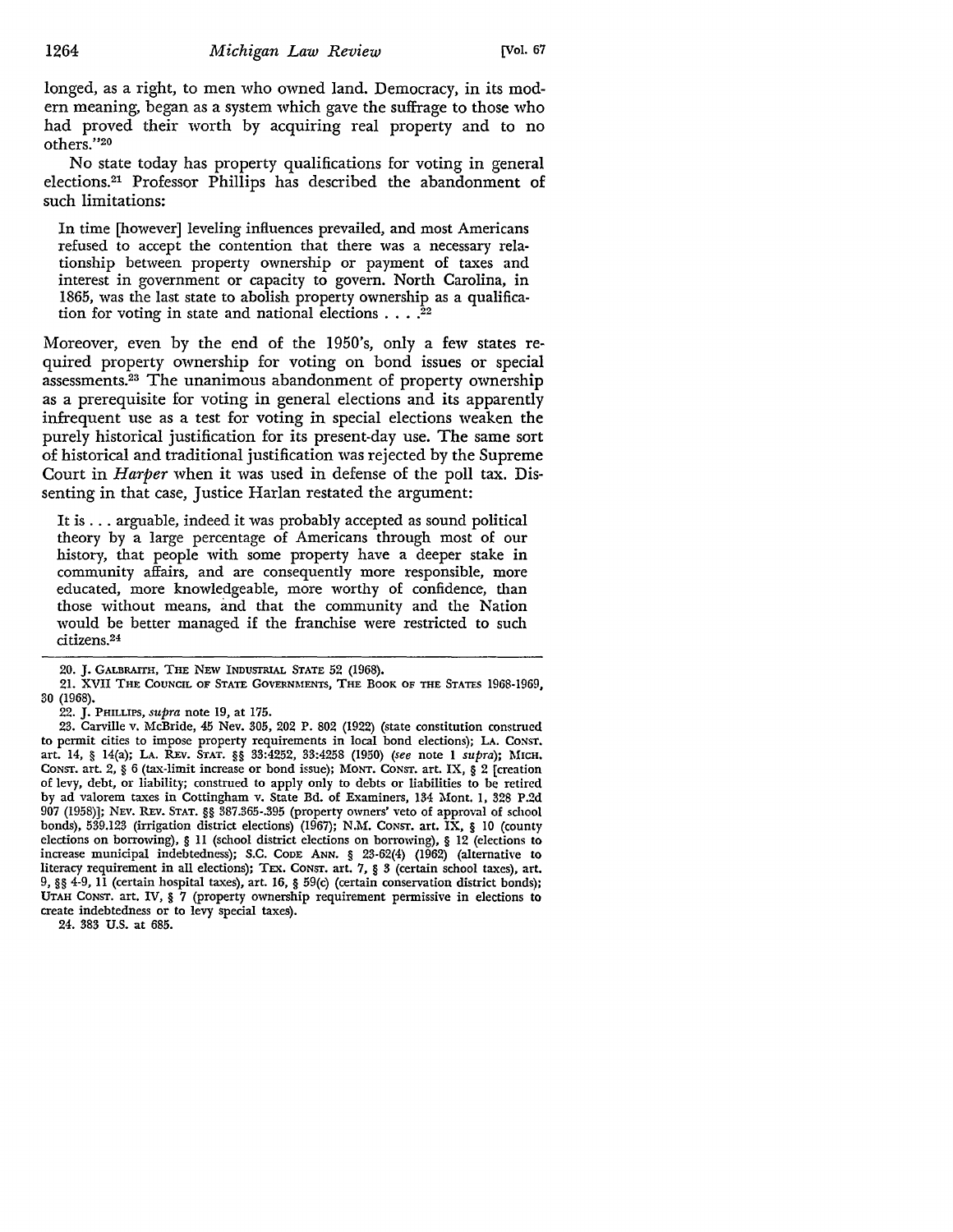Nevertheless, the majority concluded that "[v]oter qualifications have no relation to wealth nor to paying . . . this or any other tax."25

Payment of a property tax, or property ownership, when employed as a device to promote the "intelligent" use of the ballot, is an anachronism. Today, there is no reason to believe that property ownership in any way enhances one's ability to exercise intelligent judgment in any election. Property owners are not necessarily better educated than others, and a literacy requirement would be a better device for measuring a potential voter's basic level of education or intelligence than would property ownership. Apart from considerations of education, there is no reason to believe that property owners are per se more responsible or more worthy of confidence than nonproperty owners. With increased mobility throughout our society-manifested especially by the large number of property owners employed by national public and private enterprises-it is by no means clear that property owners as a class have a greater stake in community affairs than those who do not own property.

However, in a case in which the election involves financing by increased property taxes, it might be argued that property owners would indeed be more likely to vote responsibly than those who do not own property. Nevertheless, when it is recognized that the property tax is generally not paid by property owners alone, but is often passed on to tenants,<sup>26</sup> this argument becomes questionable. Without the assumption that property owners alone pay the property tax, there is no fundamental difference between property owners and nonproperty owners that would make the former more likely to vote responsibly in such an election.<sup>27</sup> In short, it

26. When the demand for rental housing is price inelastic, owners of such property will raise rents and pass on the increased tax promptly. D. NETZER, ECONOMICS OF THE PROPERTY TAX. 45-46 (1966). This would be the case especially with respect to multifamily units, owned and maintained for investment purposes; and this is the largest share of rental housing by property value. *See also* C. ADRIAN & C. PRESS, *supra* note 2, at 90: "Contrary to popular misunderstanding, a renter pays just as much in property taxes as an owner, although it is hidden in the rent."

27. There is some suggestion that while there is no economic difference between owners and lessees with respect to payment of property taxes, there may be a psychological difference. C. ADRIAN & C. PRESS, *supra* note 2, at 90. It may be true that property owners have a greater awareness of the burden of financing when the property tax is to be used to finance the improvement or expenditure authorized by an election. Nevertheless, the distinction is merely one of degree, and its magnitude cannot be demonstrated. Moreover, the common practice of landlords of justifying rent increases by virtue of increased property taxes weakens the claim that tenants are less aware of the relevant issues at stake in such an election. It should be noted, however, that the bond issue election in *Cipriano* did not present a case in which the property tax was to be used to finance the improvement. Principal case at 824; Judge Wisdom's dissent at 829; LA.

<sup>25. 383</sup> U.S. at 666. Whether or not the property tax qualification attacked in the principal case (as opposed to property ownership qualifications generally) is ipso facto unconstitutional by virtue of *Harper* is not clear, although such a conclusion is certainly within a literal reading of the words quoted in the text.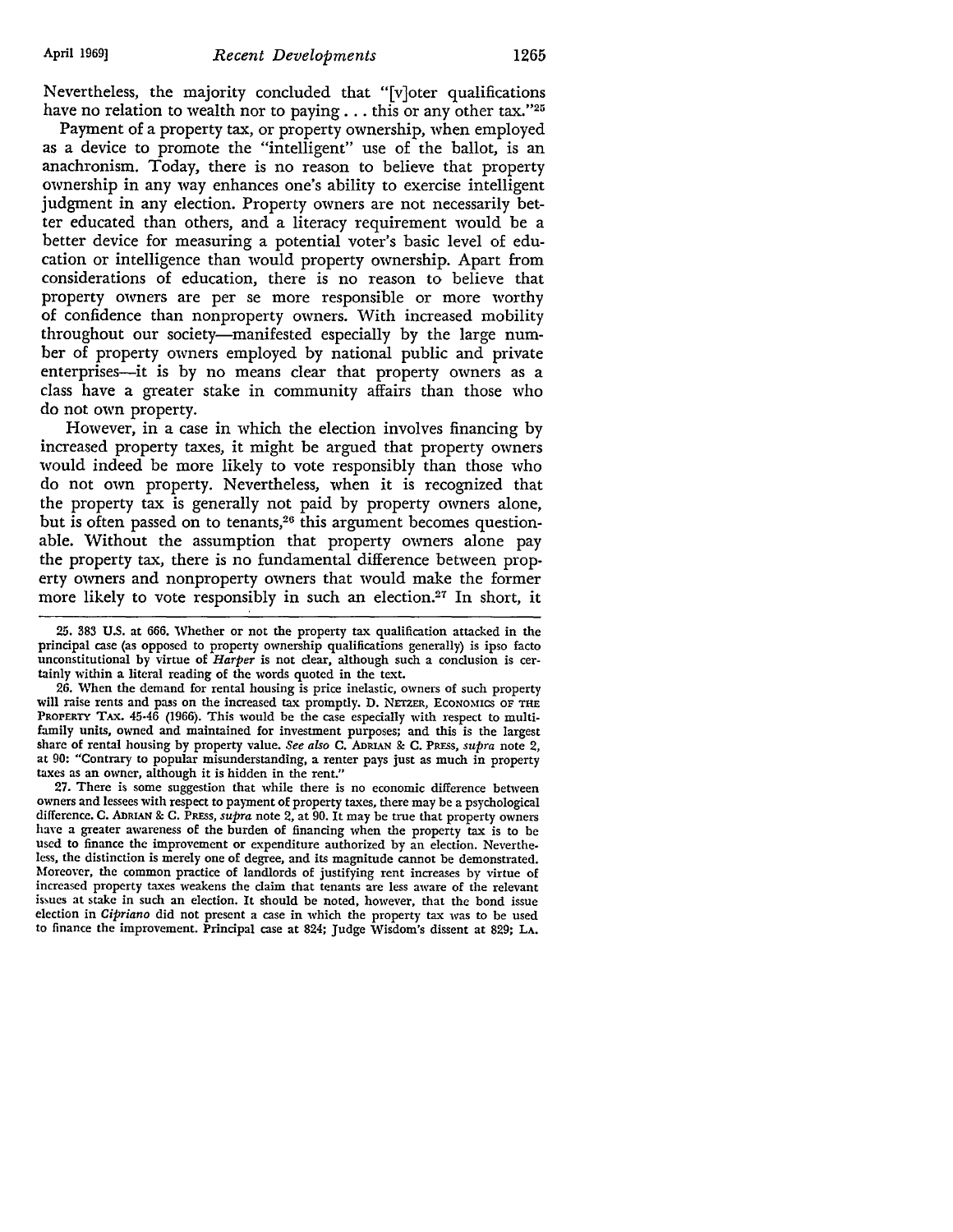is impossible to find any significant connection between the ownership of real property and the ability to exercise the franchise intelligently and responsibly.28 Consequently, any property qualification such as that in *Cipriano* seems to be irrational and arbitrary with respect to voting competence and the legislative presumption in favor of that qualification is thus overcome.29

The property ownership requirement might still be justified, however, if it serves to separate citizens with a substantial interest in the outcome of the election from those whose interest is not substantial.30 If the outcome of an election affects property owners alone, or if it affects them to a substantially greater degree<sup>31</sup> than it does others, a property ownership qualification would not violate the equal protection clause.32 But it is clear that when the issue at stake in an election affects all citizens in much the same manner and degree, restricting the class of voters to property owners is arbitrary and, therefore, unconstitutional.33

This type of analysis has been applied recently. In *Pierce v. Village of Ossining,34* a three-judge federal district court held that a restriction of the franchise to "owner[s] of property in the village assessed upon the last preceding assessment-role thereof"35 was invalid. The issue at stake in the election was whether or not the village should change from a mayoral system to a village-manager system of government. In holding that this classification of voters was arbitrary and had no reasonable relation to proper qualifications for voting, the court declared:

The proposition on which plaintiffs have been excluded from voting would work a fundamental change in the village government where they live. Whether that change should be made affects all who live in the Village so that denying the franchise to those who do not own real property is an invidious discrimination.<sup>36</sup>

CoNsr. art. 14, § 14(m). Consequently, any argument as to the greater responsibility of property owners by virtue of their financing of an improvement through the property tax, or their greater awareness of such financing, should have no bearing on the decision in the principal case. *See* text accompanying note 4 *infra.* 

28. For a discussion of property ownership as a qualification on the right to bold elective town office and a conclusion that it is impermissible, *see* Landes v. Town of North Hempstead, 20 N.Y.2d 417, 421, 231 N.E.2d 120, 122, 284 N.Y.S.2d 441, 444, (1967). *But cf.* Schweitzer v. Plymouth City Clerk, 381 Mich. 485, 164 N.W.2d 35 (1969).

- 29. *See* notes 13-15 *supra* and accompanying text.
- 30. *See* note 5 *supra.*
- 31. *See* notes 43-45 *infra* and accompanying text.
- 32. *See* note 5 *supra.*

33. *Id.* 

- 34. 292 F. Supp. 113 (S.D.N.Y. 1968) (unanimous decision by three-judge court),
- 35. N.Y. VILLAGE LAw § 4-402(b) (McKinney 1966).

36. 292 F. Supp. at 115. *But see* Croen v. Vetrano, 52 Misc. 2d 915, 277 N.Y.S.2d 354 (Sup. Ct. 1967) (sustaining a restriction on the right to vote in referenda on the question of incorporation of a village to owners of real property in the territory involved).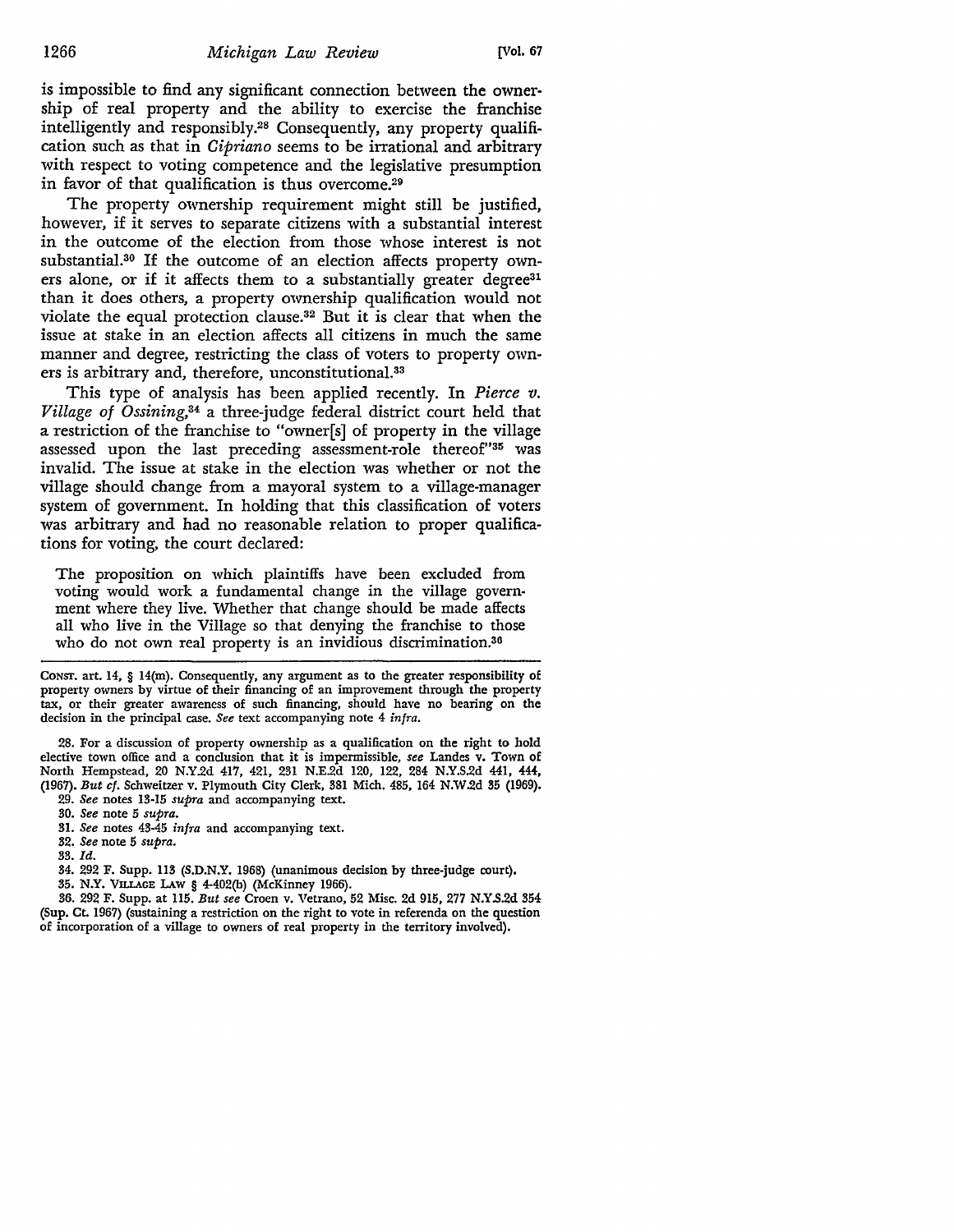Thus, when all residents of a community have equal concern with an election issue, the fourteenth amendment demands that they have equal voice in the decision.

Conversely, when there is a substantial difference between the interests of various classes of persons and when a reasonable attempt is made to identify those classes which have a substantially greater interest in a particular election, the vote may be constitutionally denied to others.37 In *Kramer v. Union Free School District* No.15,38 a resident of the defendant school district-a twenty-eight year old bachelor living in the home of his parents-launched a fourteenth amendment challenge against the provisions of the New York Education Law<sup>39</sup> which denied him the right to vote in school district elections. The statute provided that only residents who owned taxable real property, their spouses, lessees in the school district (but not their spouses),<sup>40</sup> and parents or guardians of children attending district schools had the right to vote in such elections. The majority of the three-judge federal district court found the statute valid as a reasonable attempt to limit the vote

to those district residents who, [the legislature] believes, have a direct interest in the administration of the school system because they are either real estate taxpayers (or renters of taxable real estate) and thus carry the burden of paying for a major share of the services provided by the school districts, or because they are directly involved as parents of pupils attending the schools in question.41

The interests recognized in the statute as qualifying residents to vote are clearly relevant to the issues presented in the electionelecting members to the school board, approval of the budget, and levying taxes on taxable real property in the district to meet the expenses for the coming year.42 The classes enumerated in the statute have direct and substantial interests in those issues in addi-

<sup>87.</sup> *See* note 5 *supra* and accompanying text.

<sup>88. 282</sup> F. Supp. 70 (E.D.N.Y. 1968) (2-1 decision), *prob. juris. noted,* 393 U.S. 818 (1968) (No. 258). The issue presented on appeal is whether N.Y. EDuc. LAW § 2012 (McKinney 1953) as applied to deny petitioner his right to vote in school district elections violates the equal protection clause or the first amendment as made applicable to the states by the fourteenth. The first amendment issue was not discussed by the lower court.

<sup>39.</sup> N.Y. EDUC. I.Aw § 2012 (McKinney 1953).

<sup>40.</sup> Since *Kramer,* the statute has been amended (effective June 16, 1968) to extend the vote to the spouse of "one who leases, hires or is in possession of a contract of purchase of, real property in such district liable to taxation for school purposes . . . .' **N.Y.** EDuc. I.Aw § 2012(3)(a) (McKinney 1969). The constitutionality of the former provision extending the vote to spouses of owners of taxable real property while denying it to spouses of lessees of such property seems doubtful. However, the question was not raised in *Kramer* since the plaintiff had no standing to represent spouses of lessees. 41. 282 F. Supp. at 73.

<sup>42.</sup> N.Y. EDUC. LAW§§ 2021, 2022 (McKinney 1953).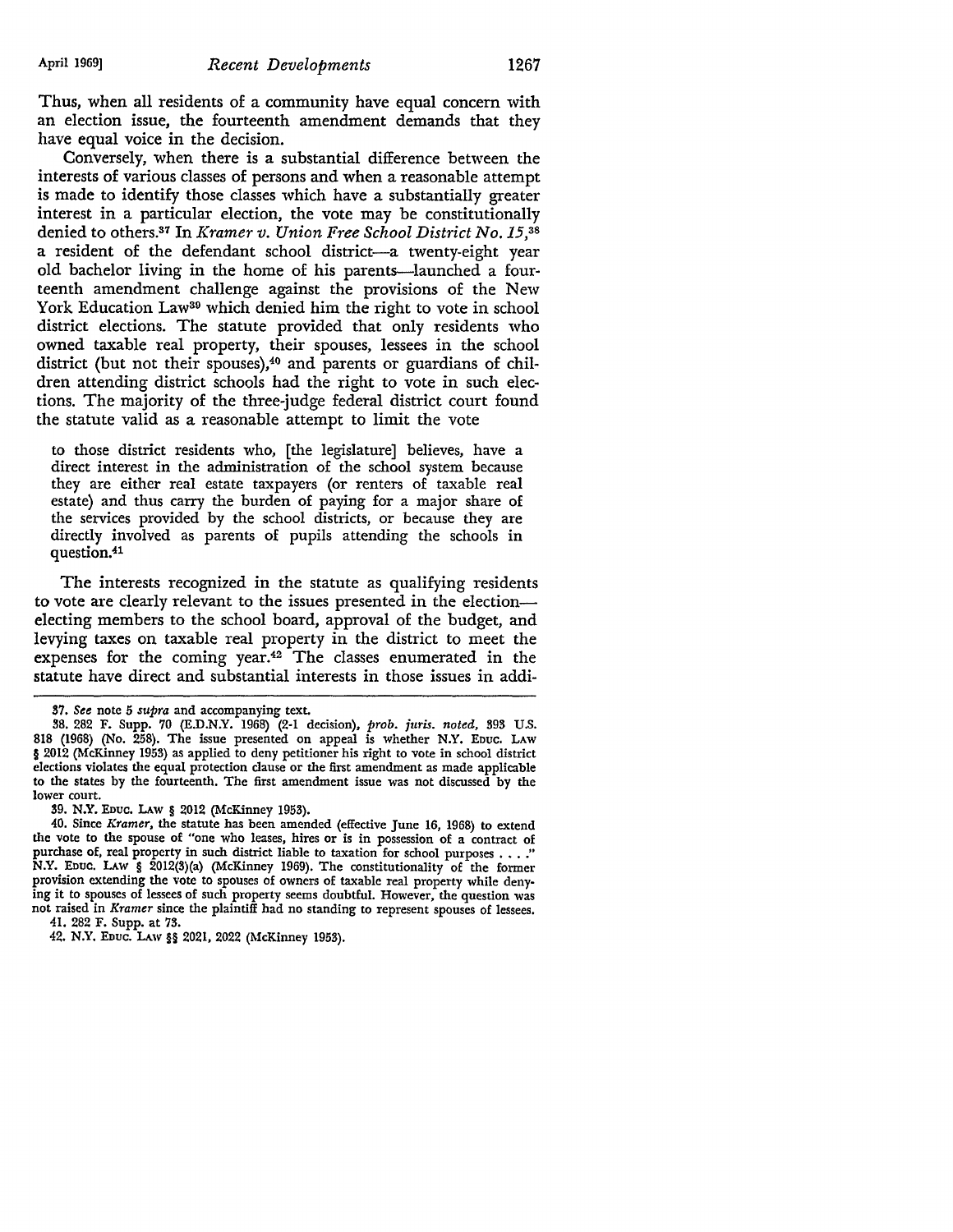tion to the general interest-which is all that could be asserted by the plaintiff-in educational policy and in the schools as sociocultural institutions. Although it cannot be said that the plaintiff was completely unaffected by or disinterested in the issues decided by the school district elections, the substantial difference between his interests and the interests of those eligible to vote indicates that the *Kramer* decision is a sound one.

Another type of election in which the right to vote might be constitutionally restricted to a certain class of citizens-in this case property owners--is a special assessment election on the issue of whether to construct public improvements affecting property in a specific area.43 Special-assessment financing generally assumes that the property adjacent to certain types of public improvements re• ceives special benefits from the improvements; therefore, it imposes the burden of paying for this kind of improvement upon the owners of adjacent parcels of land.44 It might be reasonable to restrict the right to vote on whether to construct public projects financed in this way to the same group of property owners.40 However, if people who did not own property-for example, lessees of real property that was to be specially assessed-were affected in substantially the same way, the property ownership qualification could still be held unconstitutional. It might be argued that although lessees do share to some degree in the benefits and burdens, their interests are not nearly so great as those of the property owners. Factors which might be said to cause this difference **in**  interest are transiency and investment of the property owner **in**  the community in terms of the length of his connection with it and his direct payment of taxes. However, it is doubtful that property ownership is an accurate measure of connection with the

43. Special assessments for public improvements are special charges imposed by law on land to defray the expenses in whole or in part of a local improvement on the theory that the owner of the property has received special benefits from the improvement over and above the benefits accruing to the community in general. *See, e.g.,* Fluckey v. City of Plymouth, 358 Mich. 447, 450, 100 N.W. 2d 486, 489 (1960); County of Westchester v. Town of Harrison, 201 Misc. 211, 215, 114 N.Y.S.2d 492,497, (Sup. Ct. 1951). This is not to say that there are no benefits outside the group whose property is assessed, but that this group has benefited specially by the enhancement of their property.

No state statute authorizing such a special-assessment election could be found, such assessments normally being made by the local legislative body. *See, e.g., M. HowARD,* PRINCIPLES OF PUBLIC FINANCE 298-99 (1940); W. WINTER, THE SPECIAL ASSESSMENT TODAY WITH SPECIAL EMPHASIS ON THE MICHIGAN EXPERIENCE 67-68, 98 (Michigan Governmental Studies, No. 26, 1952). Hence, it is posed here as a hypothetical.

44. *See* note 43 *supra.* 

45. Although it is difficult to conceive of a situation in which a municipal improvement in a particular neighborhood would not have some incidental effects on other residents or property in the city, merely incidental beneficiaries with a small and intangible interest need not be allowed to vote. *See* note 5 *supra* and text accompanying notes 37-41 *supra.*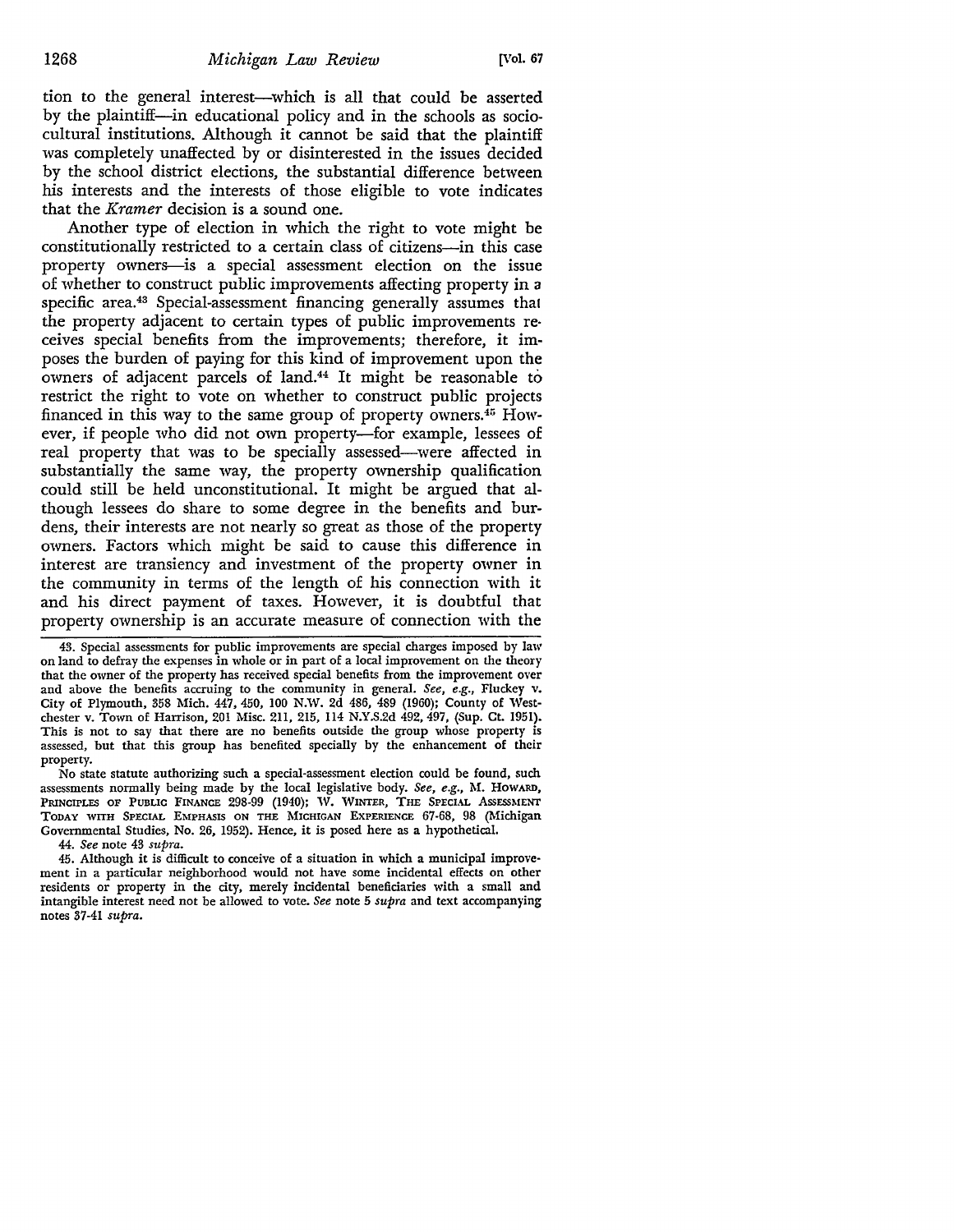community or concern with the special improvement.46 It must be reiterated that often lessees effectively pay the property  $tax^{47}$ and share the benefits of improvements such as improved sewers, wider streets, or community parks; thus, it appears that the interests of lessees and property owners are likely to be identical. Moreover, it may be unrealistic to expect a state or local legislative body to establish adequate guidelines which would take account of all possible variations in the comparative interests of the two classes of residents. It may be impractical, therefore, to attempt to restrict the lessees' franchise so that they can vote only when their interests are exactly equivalent to the interests of property owners. Furthermore, such a determination should not be left entirely to the courts since the establishment of voter qualifications has traditionally been a legislative concern. Thus, it appears that the best course, consistent with both practicality and the equal protection clause, is to extend the franchise to lessees and property owners whenever the interests of the two groups in the burdens and benefits at stake in an election are generally similar.

Although the three-judge federal district court in *Cipriano*  did not consider this standard, the case appears to be wrongly de-

46. Transiency may indeed be relevant in determining the degree of one's interest in a public improvement, but the usual method of taking account of this factor is to use a residency requirement. It is more direct and does not encompass considerations which are irrelevant to the concern; consequently, it should be used if the goal is to limit the franchise to those who have a relationship to the community of significant duration.

It might also be argued that one's investment in the community is to be inferred from the length of his connection with it, but again residence would appear to be the relevant consideration rather than the fact of property ownership. *See* Shapiro v. Thompson, 37 U.S.L.W. 4333 (U.S. April 21, 1969). This case stresses the restriction which welfare residence requirements place on the right to\_ travel freely within the United States, 37 U.S.L.W. at 4336-37. It could be argued that residence requirements imposed on the franchise in special assessment elections have a similar effect; however, it seems clear that there is a significant difference in the magnitude of the effect. Perhaps one's participation in civic affairs is more indicative of a concern about the community than any of the foregoing considerations; but there is no necessary relation between such participation and property ownership.

With respect to payment of taxes as a measure of one's investment in the community, both property owners and lessees pay taxes, including the property tax. *See*  note 26 *supra* and accompanying texL Although there may be some difference in degree with respect to the latter, such differences are not easily measured since the lessee's payments are merged in his rent. Consequently, any distinctions between property owners and lessees based on differences in degree of payment of property taxes would be administratively impracticable.

There is a difference in investments in the community in that the tenant's rent does not buy a permanent interest in the property. Yet the significance of this difference for the question of the restriction of the vote in special assessment elections is not clear. Public improvements may indeed affect the value of property in either direction. Whether property values increase or decrease, the fact that they are affected makes it doubtful that property owners arc in the best position to pass exclusive judgment on the wisdom or desirability of a public improvement that also affects others.

47. *See* note 26 *supra.*